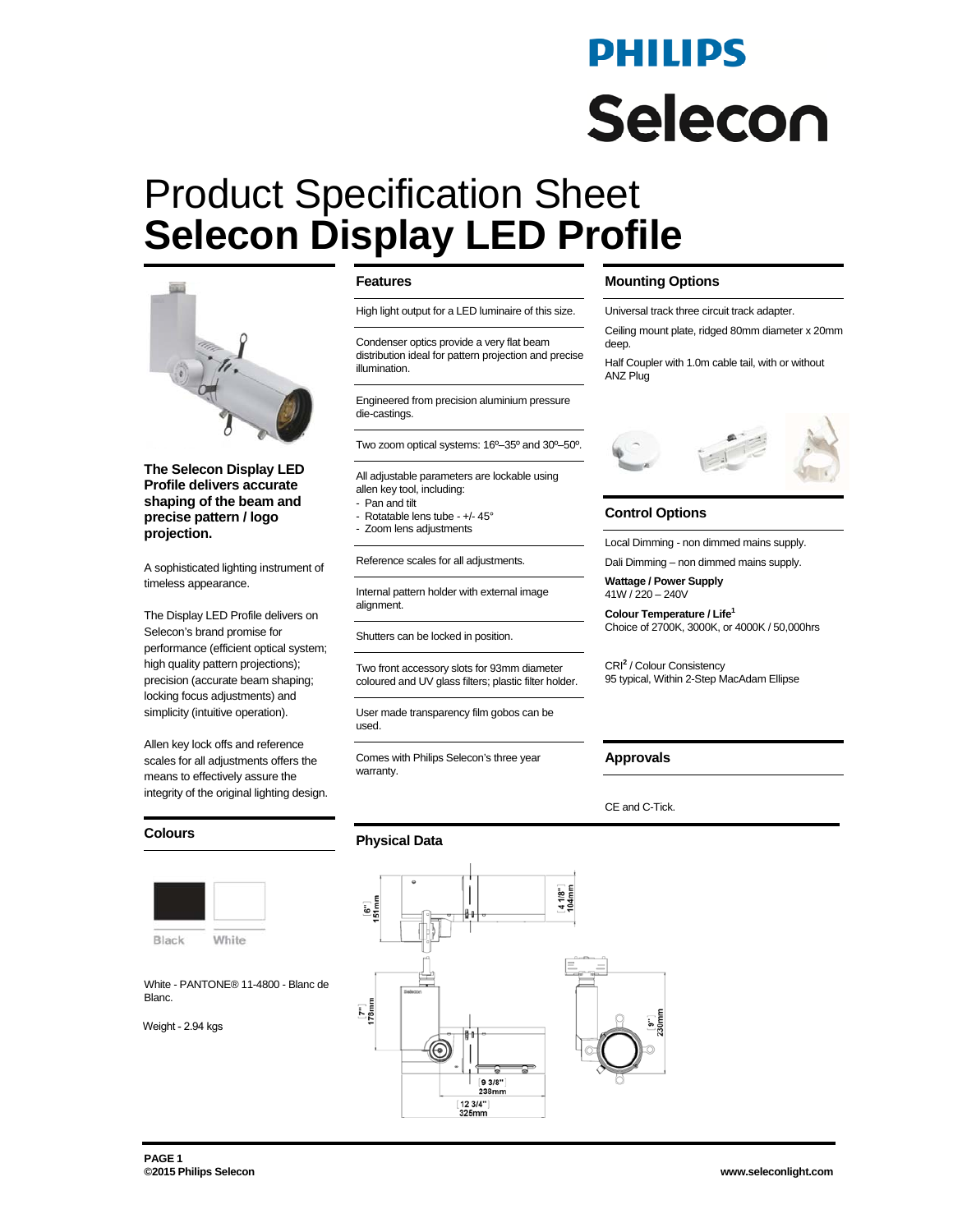### **Performance Data**

# **SDP 16º-35º 'M' model:**

| <b>METRES</b>                      | 3    |      | 5   | 6   |     | 8   | 9   | 10  |
|------------------------------------|------|------|-----|-----|-----|-----|-----|-----|
| <b>Central illumination in Lux</b> |      |      |     |     |     |     |     |     |
| at $16^0$                          | 1794 | 1009 | 646 | 448 | 329 | 252 | 199 | 161 |
| at $35^0$                          | 573  | 322  | 206 | 143 | 105 | 80  | 63  | 51  |

3000K version

## **SDP 30º-50º 'W' model:**

| <b>METRES</b>                      | 3   |     | 5   | 6   |     | 8   | 9  | 10 |
|------------------------------------|-----|-----|-----|-----|-----|-----|----|----|
| <b>Central illumination in Lux</b> |     |     |     |     |     |     |    |    |
| at $30^0$                          | 837 | 471 | 301 | 209 | 153 | 117 | 93 | 75 |
| at $50^0$                          | 363 | 204 | 130 | 90  | 66  | 51  | 40 | 32 |

3000K version